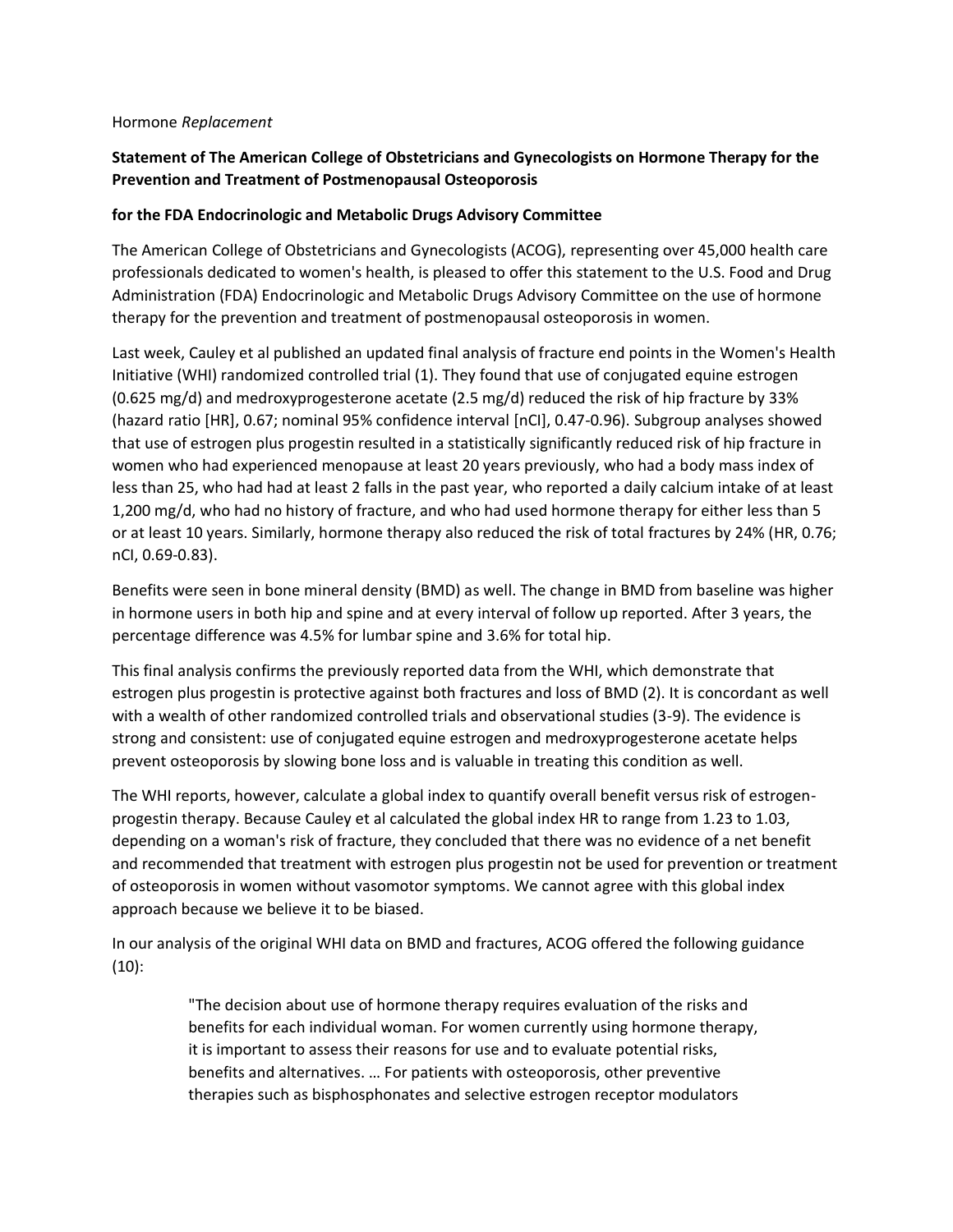are available. For women at risk of osteoporosis who also have vasomotor menopausal symptoms, hormone therapy can be of benefit. … Periodic reassessment of the need for hormone therapy is recommended at least at every annual visit or more frequently if indicated."

We continue to support the judicious, individualized use of estrogen and progestin for bone protection and believe that it is inappropriate to withhold this treatment option from those who need it and would benefit from it. While we noted that there are other agents approved for prevention and treatment of osteoporosis, each of these agents has its own contraindications and side effects. Some actually increase hot flashes, and they would not be a choice of women with vasomotor symptoms.

In offering the global index HR, the WHI investigators attempted to estimate overall benefit versus risk. Although this concept is potentially useful from a public policy perspective, it falls short as guidance for care of individual patients. Ultimately, this weighing of benefit and risk must be done by each individual physician with each individual patient.

ACOG continues to educate its Fellows and their patients on the current understanding of benefits and risks of hormone therapy and participated with the FDA in its recently launched menopausal hormone therapy educational campaign. We look forward to continuing to work with the FDA on this issue.

Isaac Schiff, MD, FACOG Chair, ACOG Task Force on Hormone Therapy

Stanley Zinberg, MD, MS, FACOG Vice President, Practice Activities

## References

- 1. Cauley JA, Robbins J, Chen Z, Cummings SR, Jackson RD, LaCroix AZ, et al. Effects of estrogen plus progestin on risk of fracture and bone mineral density. The Women's Health Initiative Randomized Trial. JAMA 2003;290:1729-48.
- 2. Writing Group for the Women's Health Initiative Investigators. Risks and benefits of estrogen plus progestin in healthy postmenopausal women: principal results from the Women's Health Initiative randomized controlled trial. JAMA 2002;288:321-33.
- 3. Effects of hormone therapy on bone mineral density: results from the Postmenopausal Estrogen/Progestin Interventions (PEPI) trial. The Writing Group for the PEPI. JAMA 1996; 276:1389-96.
- 4. Lindsay R, Gallagher JC, Kleerekoper M, Pickar JH. Effect of lower doses of conjugated equine estrogens with and without medroxyprogesterone acetate on bone in early postmenopausal women. JAMA 2002;287(20):2668-76.
- 5. Cauley JA, Black DM, Barrett-Connor E, Harris F, Shields K, Applegate W, et al. Effects of hormone replacement therapy on clinical fractures and height loss: the Heart and Estrogen/Progestin Replacement Study (HERS). Am J Med 2001;110:442-50.